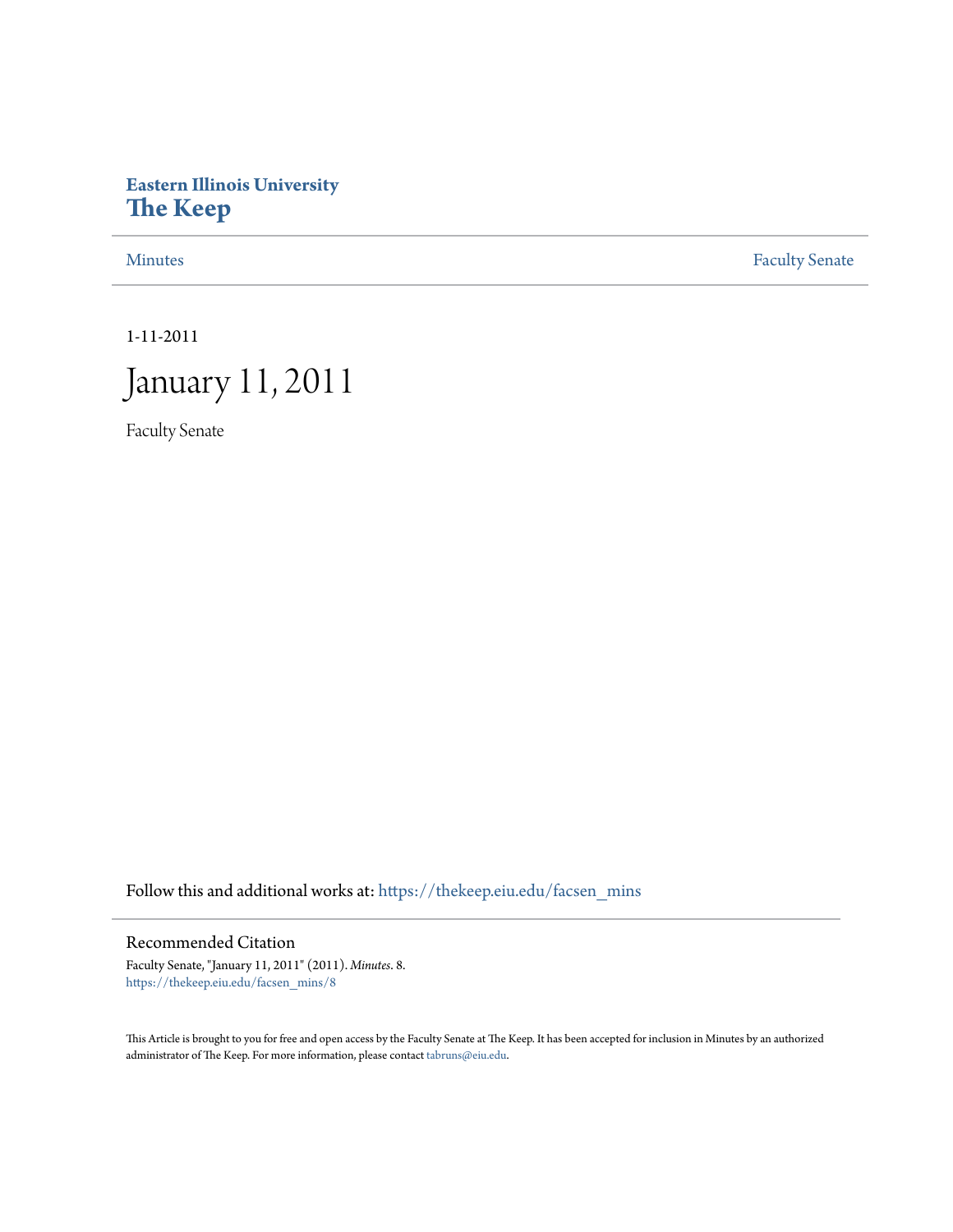#### **FACULTY SENATE MINUTES FOR 11 January 2011 (Vol. XXXIV, No. 8)**

The 2010 – 2011 Faculty Senate agendas, minutes, and other information are available on the Web at: http://castle.eiu.edu/facsen/

Note: These minutes are not a complete verbatim transcript of the Senate meeting.

#### **I. Call to order by Chair John Pommier at 2:00pm.** (Booth Library Conference Room)

Present: A. Adom, J. Coit, M. Fero, T. Leonce, F. Mullins, M. Mulvaney, K. Padmaraju, J. Pommier, J. Stowell, D. Viertel, A. White, M. Worthington, R. Larimore, J. Prillaman. Excused: J. Best, A. Methven, L. Taylor

Guests: Seth Schroeder (DEN); John Stimac (Honors College); Blair Lord (Provost/VPAA)

#### **II. Approval of the Minutes of 30 November**

Senator White (Stowell) moved to approve the minutes. Minutes were approved unanimously. Abstain: Fero, Mullins.

#### **III. Announcements**

#### **IV. Communications**

- a. Report of 9 December, from Gail Richard, re: IAB Minutes
- b. Memo of 21 December, from William Perry, re: Shared Governance Committee
- c. Email of 7 January, from Mary Anne Hanner, re: LCBAS Dean Search

#### **V. Old Business**

# **A. Committee Reports**

- 1. Executive Committee:
- 2. Nominations Committee: no report

3. Elections Committee: Vice-Chair Mulvaney presented the results from the December 7-8 election for the UPC. Henry Owen 29 votes, and none of the several write-in candidates received the minimum 10 votes to qualify as an alternate. Mulvaney offered special thanks to Frank Kingery at ITS for his very efficient and timely work in putting this together. Senator Mulvaney (Viertel) moved to certify the results. Motion passed unanimously.

Mulvaney stated he had received an email from Dean Augustine regarding a similar situation on CGS. Chris Hanlon is teaching at Harlaxton in Spring 2011, and term expires at the end of Spring 2011. Mulvaney stated he reviewed election results from last 3 years, looking for potential runner-ups. The alternate from the 2008 election, Chris Kahler, is currently on the council as the Dean's appointee. Augustine recommended appointing Paul Johnston, a member of the Graduate Faculty and a Graduate Coordinator. Chair Pommier suggested that the Senate follow the election results and appoint Kahler to be the Faculty's representative, and that Dean Augustine appoint Johnston to serve as his appointee. Pommier (Worthington) moved to appoint Chris Kahler, as the designated alternate, to finish Chris Hanlon's term on CGS. Motion passed unanimously.

Mulvaney stated that information on spring Faculty Elections would be forthcoming.

- 4. Faculty—Student Relations Committee: no report
- 5. Faculty—Staff Relations Committee: no report
- 6. Awards Committee
- 7. Faculty Forum Committee: no report
- 8. Other Reports
	- a. Provost's Report

Lord encouraged faculty to participate in the LCBAS Dean. Lord stated that Bob Augustine is chairing the ITS search, and is moving towards a February time for candidate interviews. Lord stated he did not have an update on the CATS search. Dean Mary Anne Hanner announced her retirement on the 30<sup>th</sup> of December, and Lord is putting together a search process for her position. He stated he would not begin a national search for the remainder of the spring, because the best candidates would likely be deep in existing searches, but would instead appoint a interim, and ensure the search committee is appointed this spring. Lord stated that at the Board of Trustees meeting this Friday, the only academic matter is the creation of the Center for Clean Energy Research and Education (CENcere) in conjunction with the Renewable Energy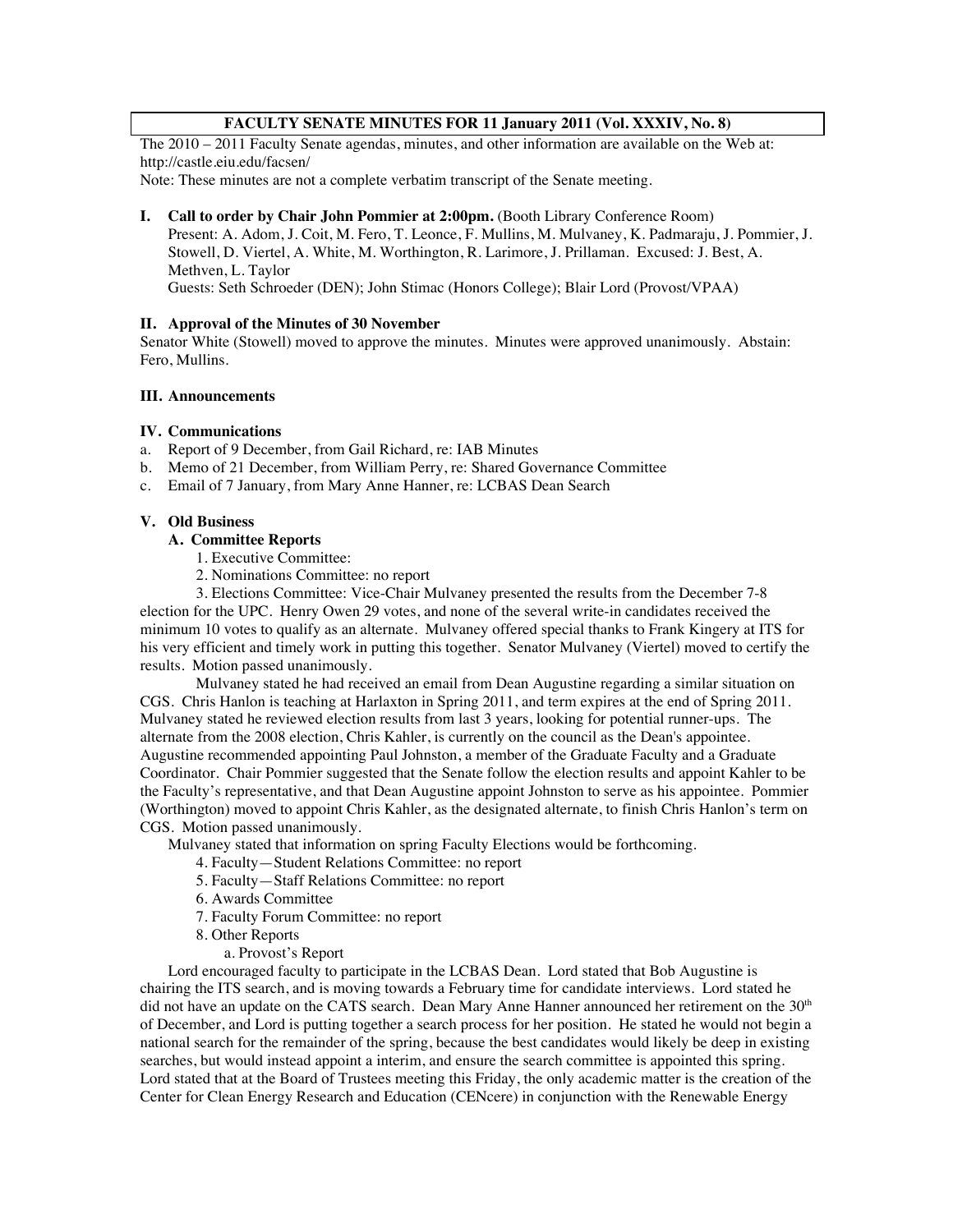Center, and he believed the Board would support the center, because EIU has received grant money for it. The Center will leverage our new steam plant, and provide opportunities for student and faculty research.

Lord stated that between now and noon tomorrow there may be changes to the state budget situation. Lord stated that the potential tax increase wouldn't change our budget but might help our cash flow. He stated that the state has elected to reduce students' MAP awards by 5% for spring semester, which will cost the University almost \$300,000. Lord stated that he, President Perry, Dan Nadler, and Bob Augustine have investigated options for repackaging financial aid, and to provide one-time assistance to students affected by the change.

b. Budget Transparency Committee: no report

c. Other

#### **B. Other Old Business**

#### **VI. New Business**

a. Honors College: John Stimac, Dean of Honors College (see full report posted on Faculty Senate's website)

Stimac reported on the demographics of students in the Honors College. The college has 555 students, over 60% are women; the mean student age is 20, their mean high school GPA is 3.68/4; they have earned a mean of 65 hours of total University credit, and their mean EIU GPA is 3.72. Honors College students are predominantly white, non-Hispanic (90%). About 1% of Honors students are international students, and Stimac stated that he is working with Dean Augustine to recruit more international students. Just under 40% of Honors College students major in the College of Sciences, just under 30% major in the College of Arts and Humanities. There is one major in the School of Continuing Education; about 16% major in the College of Education and Professional Studies, and about 12% major in the Lumpkin College of Business and Applied Sciences.

The Honors College supervises two programs, a University Honors program beginning freshman year, consisting of a total of 25 hours of courses, and then Departmental Honors programs, primarily undertaken by juniors and seniors, who generally take 12 hours of additional courses.

Stimac stated that University Honors demographics are keeping in track with what we've had in the past. He stated that Departmental Honors students are typically students that excel once they get into Eastern, and decide they want an honors experience. 39 students are in both University and Department honors

The 2010-2011 entering class is 148 students, about 10-15 students below normal. 18 of these students are in the Presidential scholars program, which is for the top entering University Honors freshmen. The College made offers to 23, hoping for 20 enrollees, and 5 students declined the offer. We are trying to ask those students why they declined, and 3 have responded that they were offered more money elsewhere.

Stimac stated that entering freshmen were asked to complete survey about their decision to come to Eastern. Although only 20% of respondents indicated they had applied to no other institution but Eastern, 66% stated Eastern was their first choice, and only 25% stated that Eastern was their "fallback" school. Over 75% of students surveyed stated that they felt pride at being part of the Honors College.

Students were asked about the reasons they enrolled in Eastern's Honors College, and prioritize their list of choices. Small class size was the #1 choice. The other top choices were the availability of scholarships, and that the student was coming to Eastern anyway. The availability of scholarships was the reason most selected as the most important reason. Presidential scholars get an 8 semester tuition waiver.

While students come from all over the state, the most common counties of residence for this incoming class were Du Page and Will, near Chicago. The most common high schools are Casey-Westfield, Charleston, Marshall, Mattoon, and Mt. Zion.

For about 40% of this entering class, neither of their parents completed 4 year degrees, roughly what we see in the general student population.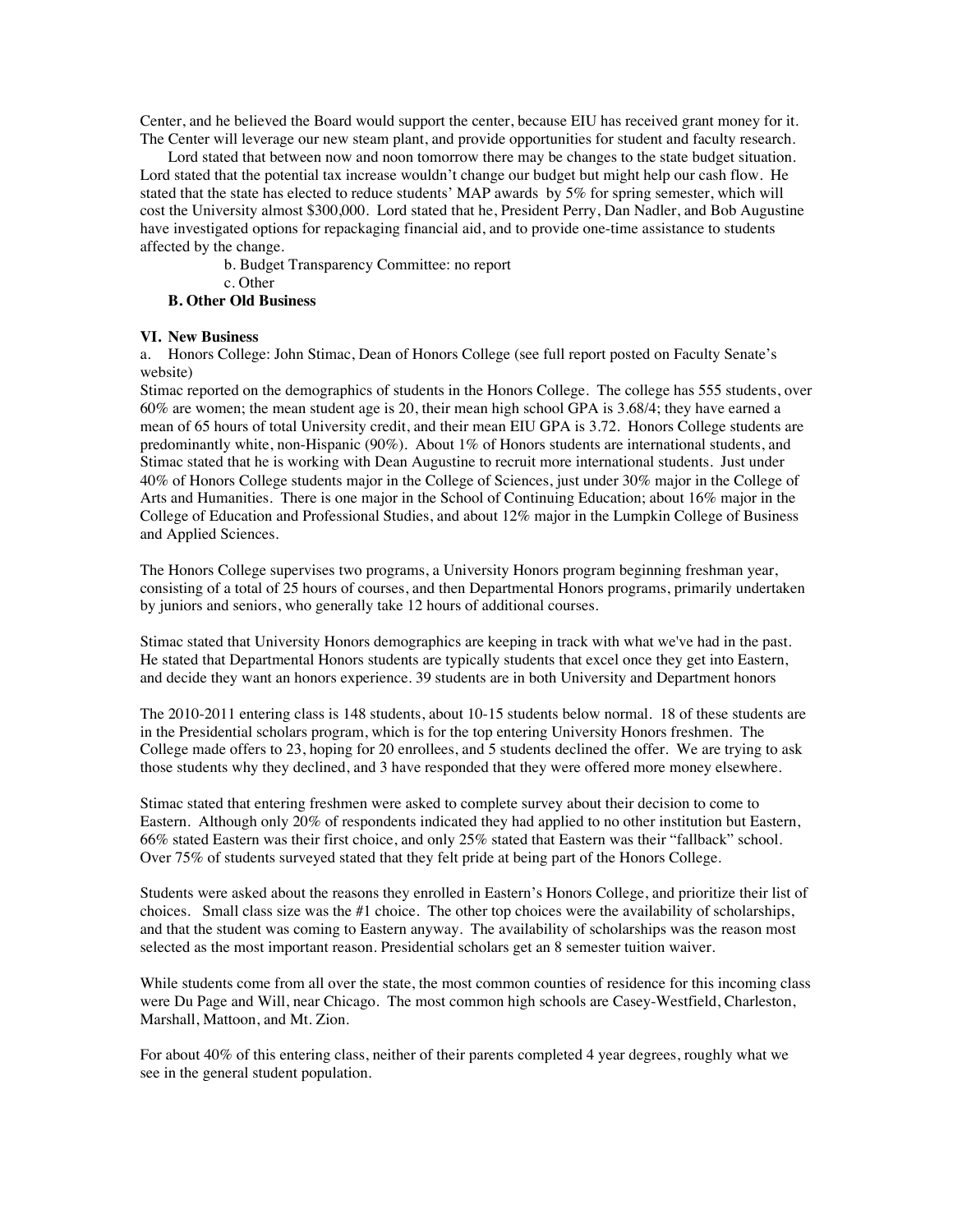When asked about their expectations for Honors, students selected responses indicating they believed honors can give them an experience beyond just straight academics.

Stimac stated that the list of other universities applied to by the incoming class suggests students are not necessarily great risk-takers. Very few students apply to institutions outside of the Midwest.

Senator Adom asked how many applications the Honors College received. Stimac stated 148 applicants enrolled, and 167 accepted admission, out of 312 applications. He stated some that applied later indicated they wished to have their name taken out, some applicants were not qualified, and some applications were incomplete. Stimac stated the application process has been changed, its used to be students could apply to the Honors College without applying to Eastern, now they have to be accepted first to Eastern, which requires some buy in (i.e. the application fee) before they can be consider for Honors admission. Stimac stated there is an application fee waiver for hardship, for which guidance counselors can apply.

Stimac stated that the colors on the map  $(p. 11)$  reflect the size and socio-economic status of communities in the counties. Stimac noted that the following map (p. 12) shows that most alternate institutions to which Honors students applied are in Illinois and surrounding states. He stated that some of these students are highly qualified to attend Ivy League schools but aren't applying there for some reason.

Stimac discussed the profile of student-athletes in honors. He stated that anything that's coded in Banner I can run and do queries on. 55 student-athletes are in the Honors College, about double the rate of the general student population. Their mean GPA is 3.67, and they represent a wide variety of sports and majors. Soccer programs always being awarded outstanding academic achievement. Stimac thanked Josh Norman for helping with that analysis.

Senator White asked how much coordination there was between Honors and Admissions. Stimac stated the units are in very close collaboration. They will email us about students, put students in contact with Honors that they identify as potential Honors students, talk to recruiters regarding EIU's honors program and potential students, and distribute marketing materials about EIU honors. White asked why no students from Belleville township were in Honors. Stimac stated that the program gets students in a cluster, and by word of mouth. Stimac stated that the Honors College works with ETS purchase names, addresses, and ACT scores of prospective students. The College targets recruitment in the five surrounding states, and right now there are 3218 students identifying themselves as fall 2011 entering freshmen that meet the honors criteria. We have asked ETS for names of international students, and are still working on that. If their GPA is over 3.5 they qualify for the in state tuition rate.

Leonce asked how comparable EIU Honors admissions were to those of institutions of similar size in the region. Stimac stated they are very comparable. He stated the minimum Honors requirement is an ACT score of 26, and students with slightly lower scores may receive provisional admission if the have a high GPA.

Worthington asked about if the College size of 555 is the target size, and if the College is getting larger. Stimac stated he did not envision the College getting much larger, largely because of the resources required. The College guarantees small classes and need faculty to teach those classes. Stimac stated that he relies on kindness of Chairs and Faculty, and that from an economic view it makes more sense to offer a class of 50 rather than class of 18. He stated that all the chairs have been wonderful in being willing to offer smaller Honors classes. The College can sustain these numbers, and could even go a little larger, but not much.

Viertel asked which Colleges are under-represented in the Honors College in comparison with their total enrollments. Stimac stated CEPS is under-represented. This is largely a function of resources, CEPS students just can't fit Honors coursework into schedule. In education, students are very pressed to finish in five years, and this makes it difficult to take Honors courses. Stimace stated that EDF 2595, an honors course, has been offered this semester for the first time in several years, and Dean Jackman is enthusiastic about the offering.